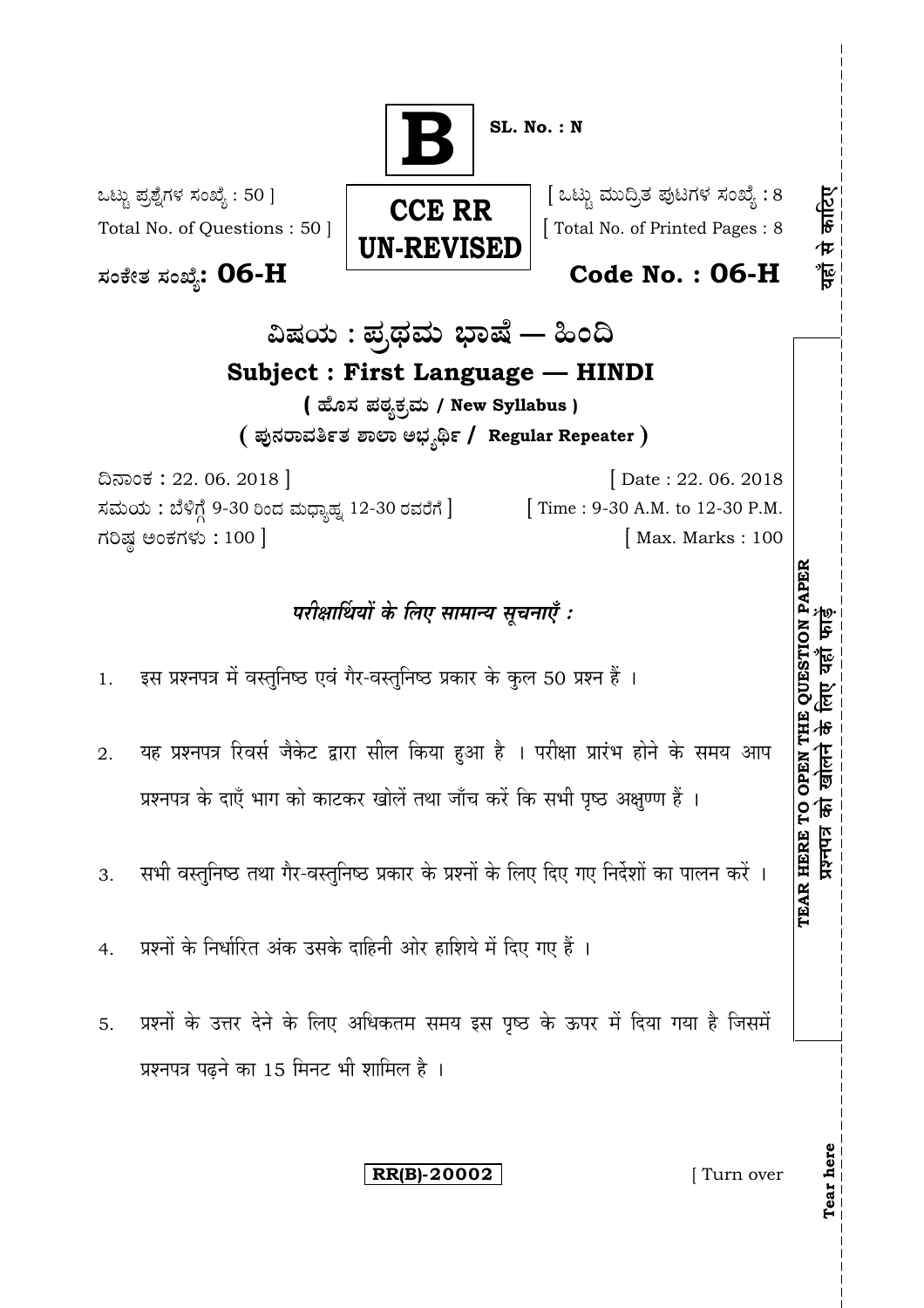#### CCE RR

### विभाग "А"

## गद्य, पद्य, पोषक अध्ययन - (67 अंक)

 $\overline{2}$ 

- निम्न प्रश्नों के उत्तर **एक-एक** वाक्य में लिखिए :  $\overline{I}$ .
	- दिलावर खाँ और रहमान बेग को पुरुषोत्तम कहाँ बिठाते हैं ?  $\overline{1}$ .
	- राज्य में क्या फैल गया था 2  $\overline{2}$
	- रुपये के अनुसार सबकी शरण छोड़कर किसकी शरण में जाना चाहिए ?  $\overline{3}$ .
	- वेंकटराव की प्रिय पत्रिका कौन-सी है २  $\overline{4}$
	- गाँधीजी ने अपनी माता से क्या प्रतिज्ञा की 2  $5<sub>1</sub>$
	- केवट के अनुसार श्रीराम के पैर की धूल में कौन-सी शक्ति है ? 6.
	- मीरा का वैद्य कौन है २  $\overline{7}$
	- अज्ञेयजी ने किससे हरियाली माँगी 2  $8<sub>1</sub>$
	- बड़े भाई साहब प्रेमचन्दजी से कितने साल बड़े थे ?  $\mathbf{Q}$
	- 10. प्रभाकरजी के अनुसार हमारे राष्ट्रीय चरित्र की सबसे बड़ी कमज़ोरी क्या है ?
	- 11. आज के युग को किस नाम से संबोधित किया जाता है ?
- निम्न प्रश्नों के उत्तर **दा** या **तीन** वाक्यों में लिखिए :  $\Pi$ .
	- 12. पानी पीने के संबंध में कौन-कौन से नियम बनाये हैं 2
	- 13. गाँधीजी के परिवार का परिचय दीजिए ।
	- 14. राष्ट्रीय बालाश्रम नीति कब बनी और उसके अनुसार बालक की परिभाषा क्या है ?
	- आजकल नारी किन-किन क्षेत्रों में सफलतापूर्वक कार्य कर रही है ? 15.
	- कुटिया कहाँ बनी हुई है और उसकी रखवाली कौन कर रहा है ? 16.
	- 17. किन-किन की शोभा देखनी चाहिए ?
	- 18. पिछड़ा आदमी सचमुच में पिछड़ा था । क्यों ?
	- 19. टाइम टेबल बनाने से प्रेमचन्दजी को क्या समस्या हुई थी ?
	- 20. विज्ञान मानव के लिए वरदान है समर्थन कीजिए ।

## $|RR(B)-20002|$

 $9 \times 2 = 18$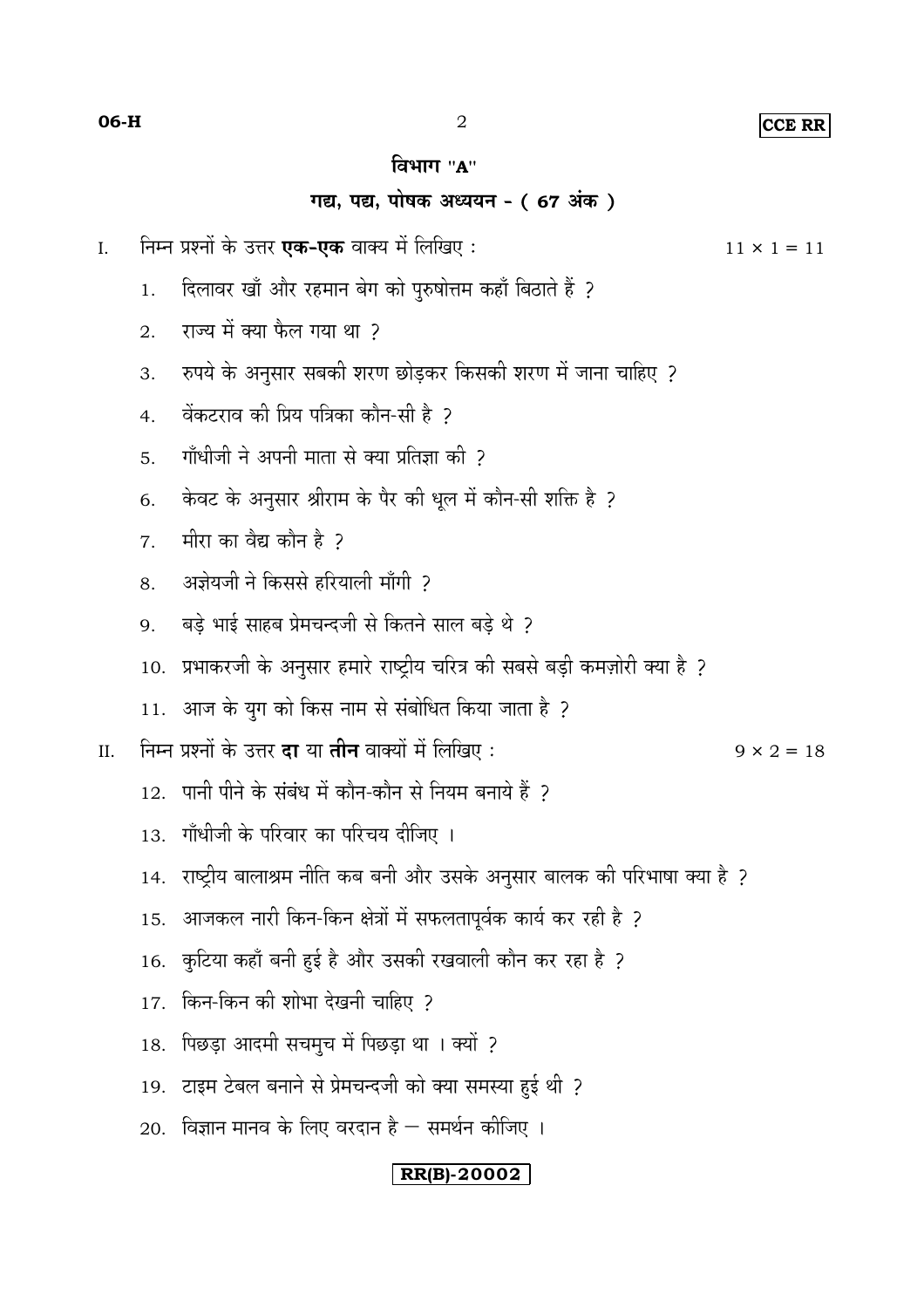|      | <b>CCE RR</b> | 3                                                            | 06-H              |  |  |  |  |
|------|---------------|--------------------------------------------------------------|-------------------|--|--|--|--|
| III. |               | निम्न वाक्यों की संदर्भ सहित व्याख्या कीजिए :                | $4 \times 3 = 12$ |  |  |  |  |
|      |               | 21. "तुम्हारी सत्यप्रियता अधिकांश दिल्ली में प्रसिद्ध है ।'' |                   |  |  |  |  |
|      |               | पाठ का नाम:<br>i)                                            |                   |  |  |  |  |
|      |               | ii) लेखक का नाम :                                            |                   |  |  |  |  |
|      |               | <u>iii)</u> किसने, किससे कहा :                               |                   |  |  |  |  |
|      |               | iv) व्याख्या :                                               |                   |  |  |  |  |
|      |               | 22. "पर जहाँगीरी अण्डा है क्या ?"                            |                   |  |  |  |  |
|      |               | पाठ का नाम :<br>i)                                           |                   |  |  |  |  |
|      |               | ii) लेखक का नाम :                                            |                   |  |  |  |  |
|      |               | iii) किसने, किससे कहा :                                      |                   |  |  |  |  |
|      |               | iv) व्याख्या:                                                |                   |  |  |  |  |
|      |               |                                                              |                   |  |  |  |  |
|      |               | पद्य का नाम :<br>i)                                          |                   |  |  |  |  |
|      |               | ii) कवि का नाम :                                             |                   |  |  |  |  |
|      |               | <u>iii)</u> किसने, किससे कहा :                               |                   |  |  |  |  |
|      |               | iv) व्याख्या :                                               |                   |  |  |  |  |
|      |               |                                                              |                   |  |  |  |  |
|      |               | पद्य का नाम :<br>i)                                          |                   |  |  |  |  |
|      |               | ii) कवि का नाम :                                             |                   |  |  |  |  |
|      |               | iii) किसने, किससे कहा :                                      |                   |  |  |  |  |
|      |               | व्याख्या :<br>iv)                                            |                   |  |  |  |  |
| IV.  |               | निम्नलिखित लेखक / कवि के बारे में लिखिए:<br>$2 \times 3 = 6$ |                   |  |  |  |  |
|      |               | 25. हरिशंकर परसाई जी                                         |                   |  |  |  |  |
|      |               | जन्म काल :<br>i)                                             |                   |  |  |  |  |
|      |               | ii) कृतिया <b>:</b>                                          |                   |  |  |  |  |
|      |               | iii) विशेष जानकारियाँ:                                       |                   |  |  |  |  |
|      |               | 26. तुलसीदास जी:                                             |                   |  |  |  |  |
|      |               | जन्म काल :<br>i)                                             |                   |  |  |  |  |
|      |               | ii) कृतियाँ:                                                 |                   |  |  |  |  |
|      |               | iii) विशेष जानकारियाँ:                                       |                   |  |  |  |  |

**RR(B)-20002** [ Turn over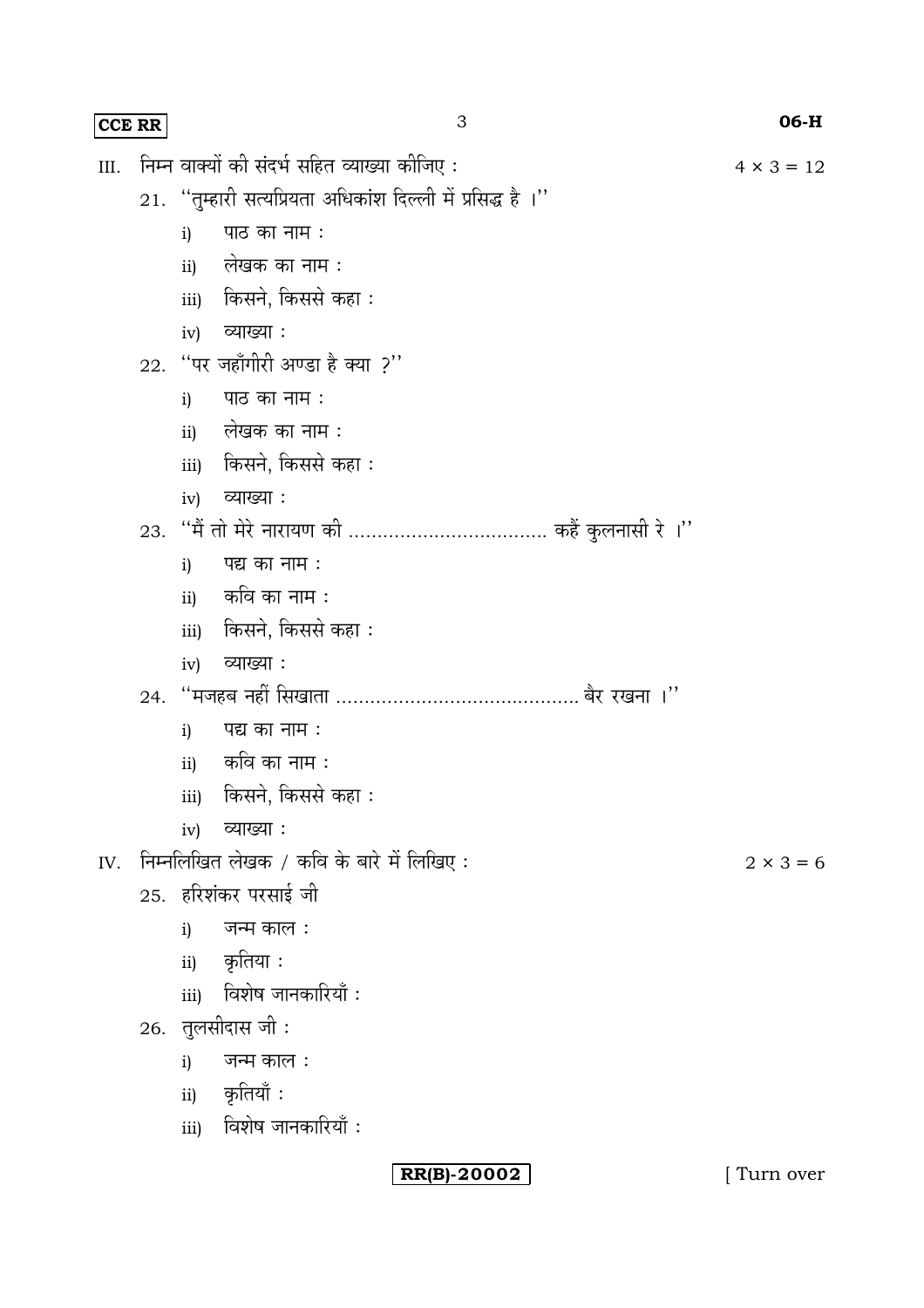| 06-H |  | $\overline{4}$                                                                                | <b>CCE RR</b>    |
|------|--|-----------------------------------------------------------------------------------------------|------------------|
| V.   |  | कवि और कविता का नाम लिखते हुए पद्यांश को पूर्ण कीजिए:                                         | 4                |
|      |  |                                                                                               |                  |
|      |  |                                                                                               |                  |
|      |  |                                                                                               |                  |
|      |  |                                                                                               |                  |
|      |  | अथवा                                                                                          |                  |
|      |  |                                                                                               |                  |
|      |  |                                                                                               |                  |
|      |  |                                                                                               |                  |
|      |  |                                                                                               |                  |
| VI.  |  | निम्नलिखित कवि और कविता के नाम लिखते हुए पद्यांश का भावार्थ लिखिए :                           | 4                |
|      |  | 28. ज्यों तिल माँही तेल है, ज्यों चकमक में आगि ।                                              |                  |
|      |  | तेरा साई तुज्झ में, जागि सकें तो जागि ।।                                                      |                  |
|      |  | जिनि ढूँढ़ा तिनि पाइयाँ, गहरे पानी पैठि ।                                                     |                  |
|      |  | हौ बौरी डूबन डरी, रही किनारे बैठि ।।                                                          |                  |
|      |  | अथवा                                                                                          |                  |
|      |  | इतने तुम धनी हो,                                                                              |                  |
|      |  | तो मुझे थोड़ा प्यार दोगे उधार, जिसे मैं                                                       |                  |
|      |  | सौगुने सूद के साथ लौटाऊँगा ।                                                                  |                  |
|      |  | VII.  निम्नलिखित प्रत्येक प्रश्न के उत्तर <b>सात-आठ</b> वाक्यों में लिखिए :                   | $2 \times 4 = 8$ |
|      |  | 29.  अपने शब्दों में रुपये की महानता का वर्णन कीजिए ।                                         |                  |
|      |  | अथवा                                                                                          |                  |
|      |  | गाँधीजी के व्यक्तित्व पर प्रकाश डालिए ।                                                       |                  |
|      |  | 30. कर्नाटक एकीकरण के बारे में अपने विचारों के प्रचार के लिए वेंकटरावजी ने क्या-क्या          |                  |
|      |  | किया ?                                                                                        |                  |
|      |  | अथवा                                                                                          |                  |
|      |  | भारतीय नारी का आदर्श स्पष्ट कीजिए ।                                                           |                  |
|      |  | VIII. निम्न प्रश्न का उत्तर <b>सात-आठ</b> वाक्यों में लिखिए :                                 | 4                |
|      |  | 31.  माखन चोरी करते हुए पकड़े जाने पर श्रीकृष्ण अपनी प्रतिक्रिया किस प्रकार व्यक्त करते हैं ? |                  |
|      |  | RR(B)-20002                                                                                   |                  |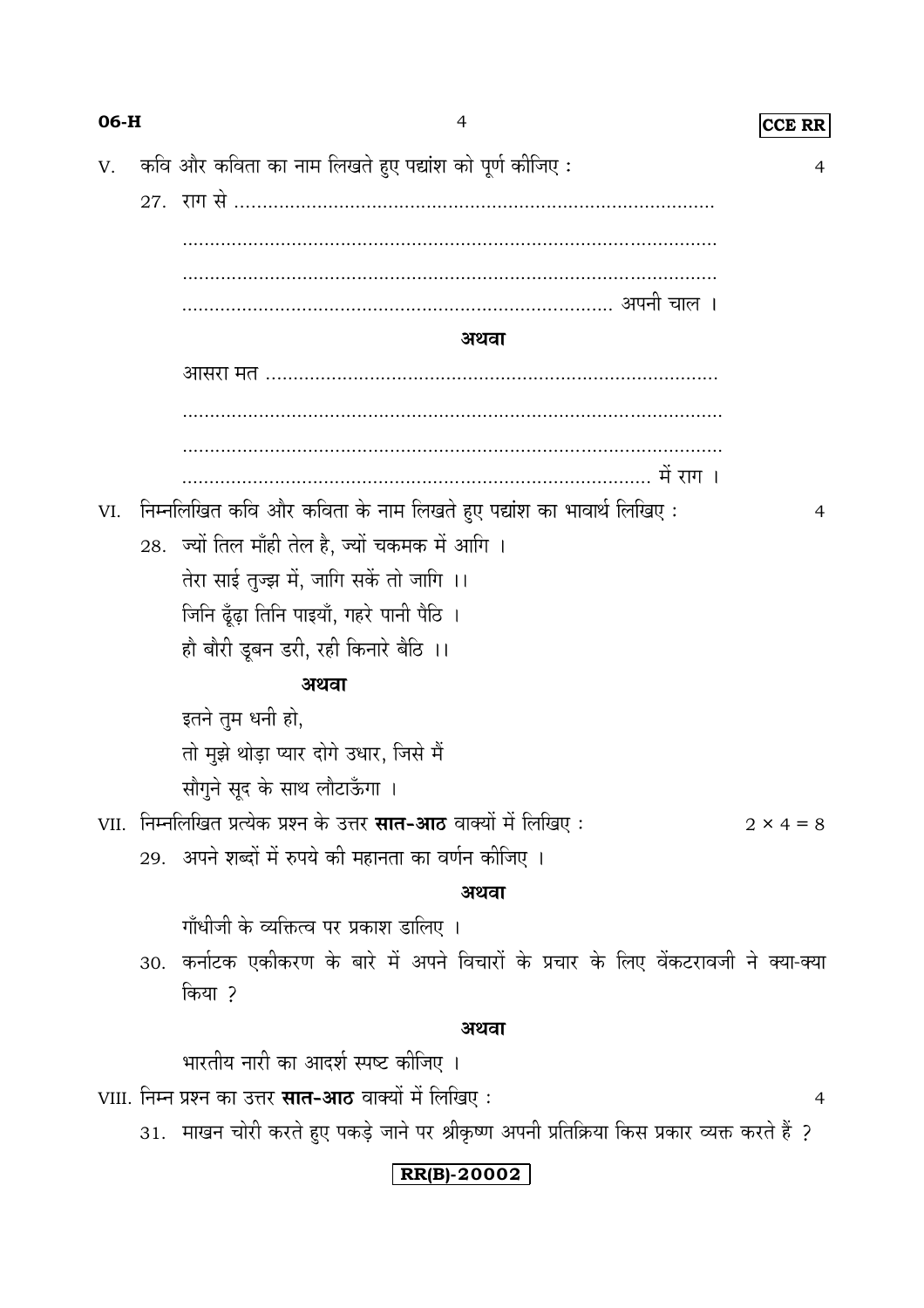# **RR(B)-20002** [ Turn over

| IX. |       |                                                                     |     | निम्नलिखित प्रश्नों के लिए <b>चार-चार</b> विकल्प दिये गये हैं। सही विकल्प को चुनकर क्रमाक्षर सहित |
|-----|-------|---------------------------------------------------------------------|-----|---------------------------------------------------------------------------------------------------|
|     |       | पूर्ण रूप से लिखिए:                                                 |     | $10 \times 1 = 10$                                                                                |
|     |       | 32. 'बादशाह' शब्द का अन्य लिंग रूप है                               |     |                                                                                                   |
|     |       | (A) बेगम                                                            | (B) | बैंगन                                                                                             |
|     |       | (C) बादशाही                                                         |     | (D) बादशाहत ।                                                                                     |
|     |       | 33. 'जवान' शब्द का भाववाचक रूप है                                   |     |                                                                                                   |
|     |       | (A) जवानीपन                                                         |     | (B) जवानीयत                                                                                       |
|     |       | (C) जवानी                                                           |     | (D) जवानापन ।                                                                                     |
|     |       | 34. 'उन्नति' शब्द का विलोम रूप है                                   |     |                                                                                                   |
|     |       | (A) अनुन्नति                                                        |     | (B) अवनति                                                                                         |
|     |       | (C) अर्नात                                                          |     | (D) अवनती ।                                                                                       |
|     |       | 35. 'सहयोग' शब्द में प्रयुक्त उपसर्ग है                             |     |                                                                                                   |
|     | (A)   | सह                                                                  |     | (B) सही                                                                                           |
|     | (C) स |                                                                     |     | (D) योग ।                                                                                         |
|     |       | 36. 'वन' शब्द का तद्भव रूप है                                       |     |                                                                                                   |
|     | (A)   | कन                                                                  | (B) | मन                                                                                                |
|     | (C)   | बन                                                                  |     | (D) सन ।                                                                                          |
|     |       | 37.  किशन <u>अभी</u> घर गया । रेखांकित शब्द व्याकरण की दृष्टि से है |     |                                                                                                   |
|     | (A)   | विशेषण                                                              | (B) | क्रिया विशेषण                                                                                     |
|     | (C)   | क्रिया                                                              |     | (D) सर्वनाम ।                                                                                     |
|     |       |                                                                     |     |                                                                                                   |

## विभाग "**B**"

# व्याकरण, अलंकार, छन्द - ( 20 अंक )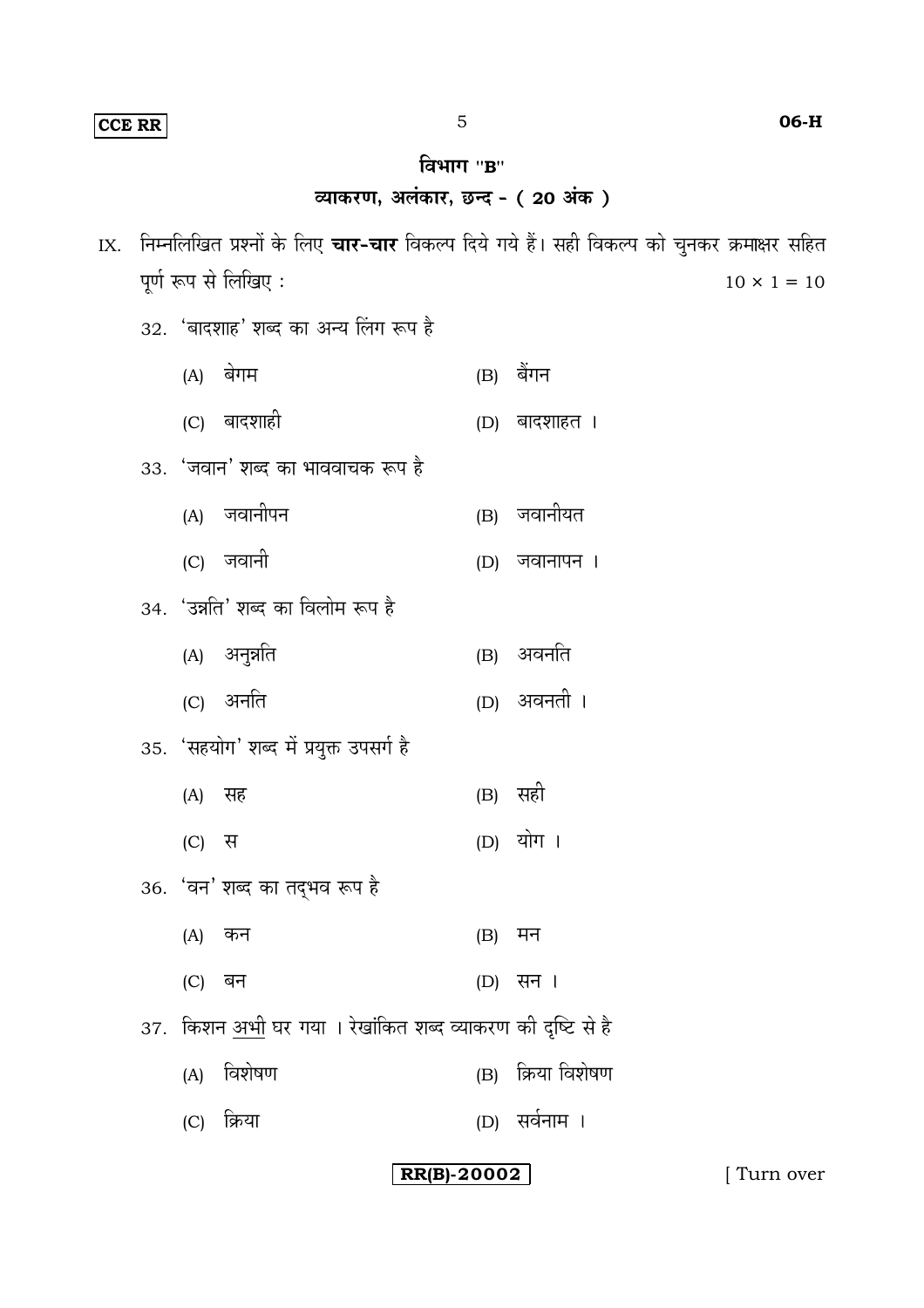| 06-H |                                                                                             |     |                                                    | 6   |                   | <b>CCE RR</b> |  |
|------|---------------------------------------------------------------------------------------------|-----|----------------------------------------------------|-----|-------------------|---------------|--|
|      | 38. 'अगोचर' शब्द में रेखांकित अक्षर है                                                      |     |                                                    |     |                   |               |  |
|      |                                                                                             | (A) | विसर्ग                                             |     | (B) अनुस्वार      |               |  |
|      |                                                                                             |     | (C) दीर्घ स्वर                                     |     | (D) हस्व स्वर ।   |               |  |
|      |                                                                                             |     | 39. 'लड़की' शब्द का अन्य वचन रूप है                |     |                   |               |  |
|      |                                                                                             |     | (A) लकड़ियाँ                                       |     | (B) लड़कियों      |               |  |
|      |                                                                                             |     | (C) लड़कियाँ                                       |     | (D) लड़कीयाँ ।    |               |  |
|      | 40. किसमें धातु रूप है ?                                                                    |     |                                                    |     |                   |               |  |
|      |                                                                                             | (A) | खाना                                               | (B) | खा                |               |  |
|      |                                                                                             | (C) | खिलाना                                             |     | (D) खिलवाना ।     |               |  |
|      |                                                                                             |     | 41. कौन शब्द-युग्म का उदाहरण है ?                  |     |                   |               |  |
|      |                                                                                             |     | (A) पेड़-पौधे                                      | (B) | सर-सर             |               |  |
|      |                                                                                             |     | (C) टण-टण                                          |     | (D) जल्दी-जल्दी । |               |  |
| X.   | प्रथम दो पदों से सूचित संबंधों के अनुरूप तीसरे पद से संबंधित पद लिखिए :<br>$4 \times 1 = 4$ |     |                                                    |     |                   |               |  |
|      |                                                                                             |     |                                                    |     |                   |               |  |
|      |                                                                                             |     |                                                    |     |                   |               |  |
|      |                                                                                             |     |                                                    |     |                   |               |  |
|      | 45.   कर्म कारक चिह्न : को :: अपादान कारक चिह्न :  ।                                        |     |                                                    |     |                   |               |  |
|      | XI. छन्द पहचानकर लक्षण लिखिए:                                                               |     |                                                    |     |                   |               |  |
|      | 46.  पद पखारि जल पान करि, आपु सहित परिवार ।                                                 |     |                                                    |     |                   |               |  |
|      |                                                                                             |     | XII. अलंकार पहचानकर नाम लिखिए :                    |     |                   | 3             |  |
|      |                                                                                             |     | 47.  चाचा ने चाची को चाँदी की चम्मच से चटनी चटाई । |     |                   |               |  |

RR(B)-20002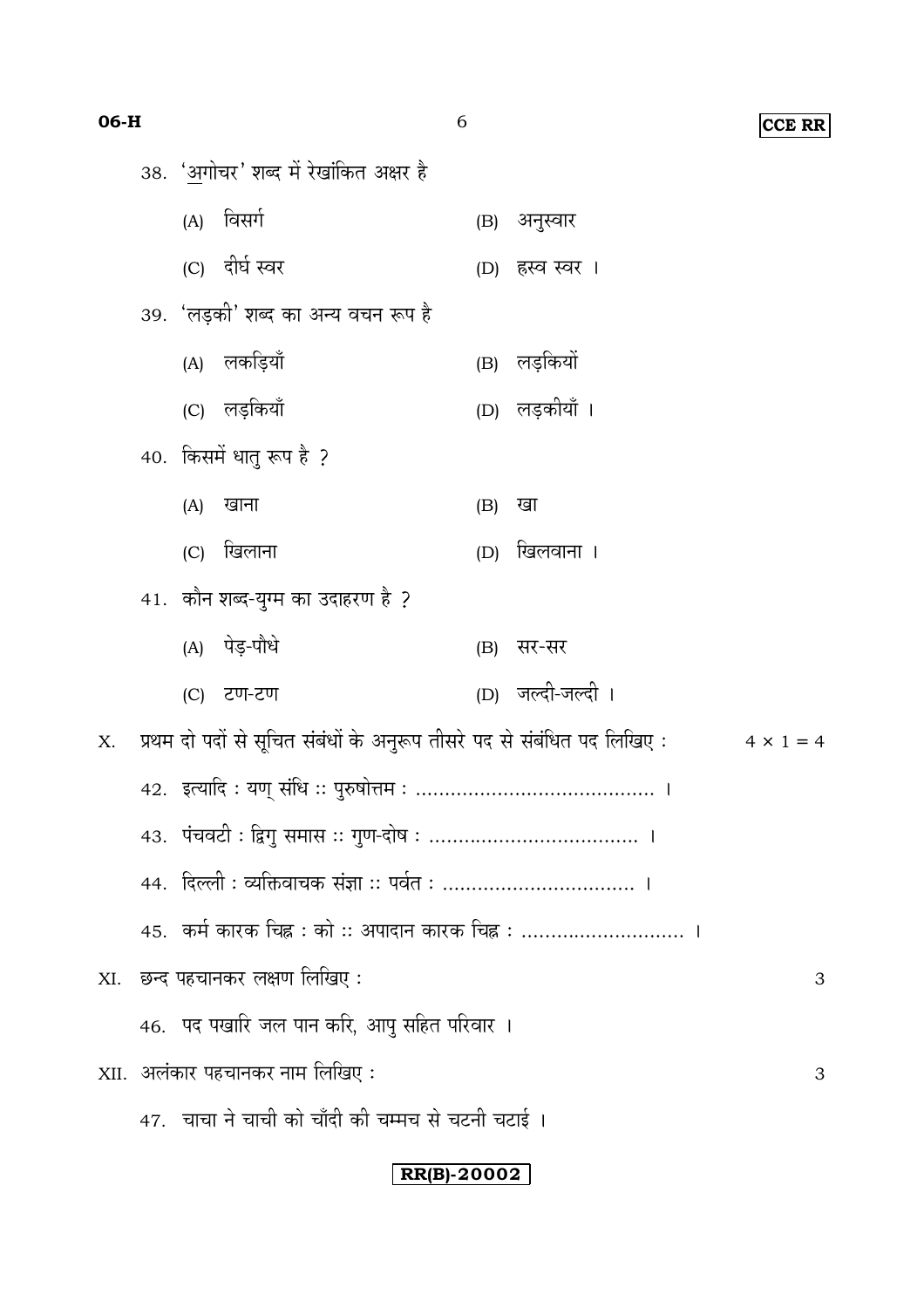**CCE RR** 

XIII. अर्थ लिखकर वाक्य में प्रयोग कीजिए :

48. (a) वार करना -

अर्थ :

प्रयोग:

(b) गगन  $-$ 

अर्थ:

प्रयोग:

XIV. 49. पत्र लेखन:

पढ़ाई के महत्व के बारे में जानकारी देते हुए अपने छोटे भाई के नाम पत्र लिखिए ।

अथवा

स्थानांतरण प्रमाण पत्र के लिए अनुरोध करते हुए अपने प्रधानाध्यापक के नाम पत्र लिखिए ।

 $XY.$  निबंध लेखन:

50. किसी एक विषय पर निबन्ध लिखिए:

सदाचार  $i)$ 

आतंकवाद  $\overline{11}$ 

iii) राष्ट्रीय भावैक्य ।

**RR(B)-20002** 

06-H

 $2\times 1\frac{1}{2}=3$ 

5

 $1 \times 5 = 5$